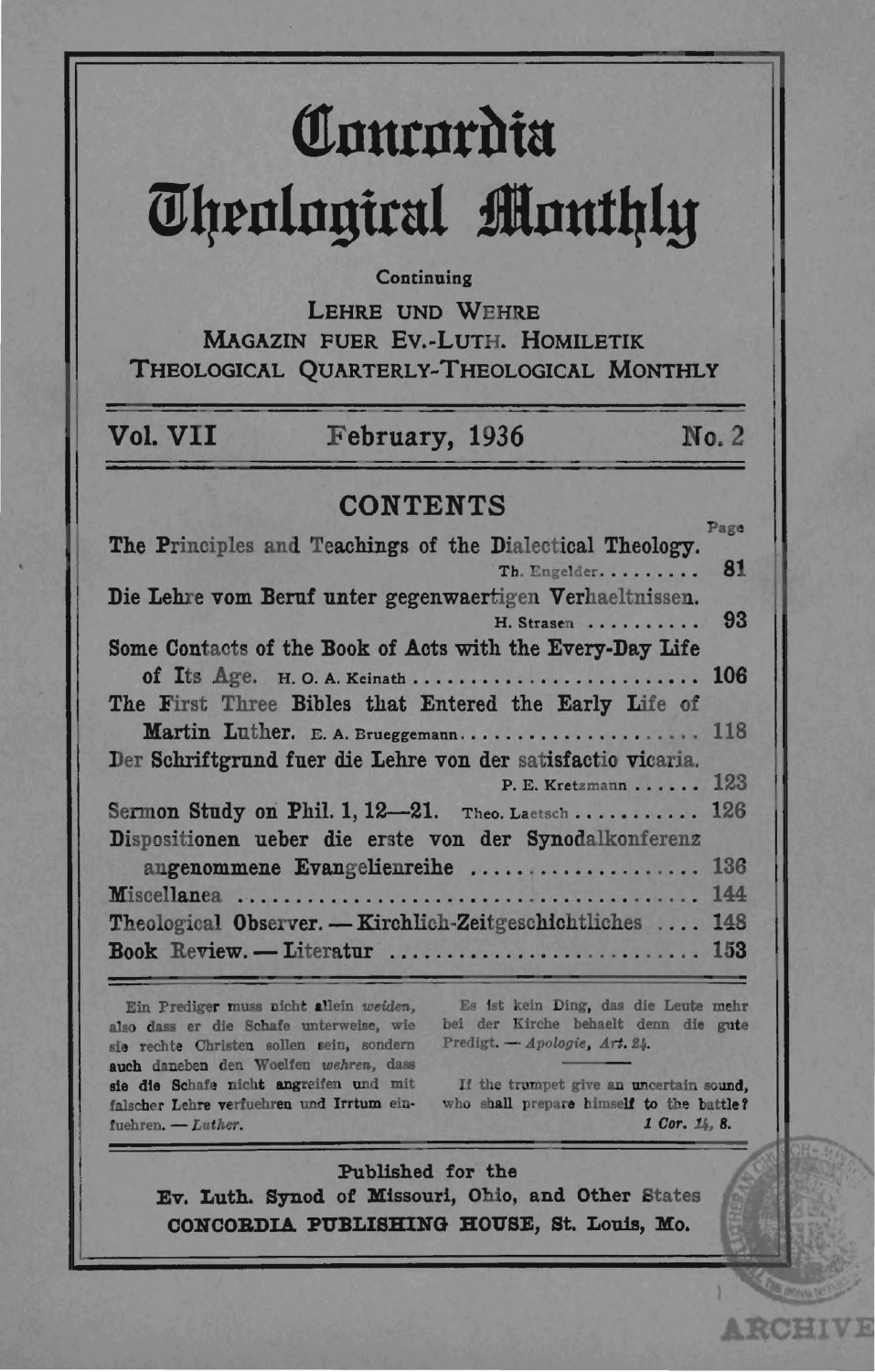Paul opens to us his inmost heart and soul, revealing the keenest desire of one of God's noblemen. Let us learn from the apostle. The Chief Desire of Every Christian. 1. That the Gospel may progress in spite of all obstacles and difficulties; 2. that Christ's name may be magnified by our life and our death.  $-$  Christ Magnifying Himself, 1. in spreading His Gospel in spite of the opposition of His enemies; 2. in building His Church in spite of the glaring failings of its members (cowardice, petty jealousies, factions); 3, in preserving the faith of His Christians in spite of all temptations.  $-All$  Things must Work Together for Our Good. 1. The enmity of the opponents; 2. the petty jealousies of our fellow-Christians; 3. our life and our death.  $-For$  Me to Live Is Christ. 1. Him I gladly serve to magnify His name. 2. In such service I gladly endure all tribulations. 3. With Him even death is gain.  $\frac{1}{n}$  Nothing Shall We be Ashamed. 1. That is our earnest expectation and hope. 2. That is the object of the prayers of our fellow-Christians. 3. For this purpose the Spirit of Jesus Christ supplies us plentifully.  $-$  The Real Issue of the Day: that Christ be Magnified. 1. All the forces of evil unite against Christ and His kingdom. 2. All the forces of God work together to that end. THEO. LAETSCH.

# Dispositionen über die erste von der Synodalkonferenz angenommene Gvangelienreihe.

### Bierter Sonntag nach Epiphanien.

#### $\mathfrak{M}$  atth. 14, 22-83.

"Gott lebet noch: Seele, was verzaast du doch?" (Lied 359.) Wenn wir Christen so singen, verlacht uns die Welt. Solange es den Kindern der Welt tvohl geht, meinen fie, daß es töricht fei, fo ettvas zu glauben. Daher berzagen fie und berzweifeln wohl, wenn fie felbft in Not geraten. Nicht nur aber jagt uns Gottes Wort, daß wir auf Gottes Hilfe bertrauen dürfen (bgl. Pf. 42, 12; 118, 8.9), fondern es gibt auch genügend Beispiele, die dies bestätigen. Die fesselnde Geschichte unsers Textes bietet ein folches Beispiel.

## Warum habe ich allen Grund, meinem Heiland in der Not zu vertrauen?

- 1. Weil er meine Not genau fennt;
- 2. weil er mit seiner Allmachtshilfe zu mir fommt.  $\mathbf{1}$

JEfus hatte die Fünftaufend gespeist. Das hatte auf das Volk folch einen Eindruck gemacht, daß sie ihn greifen und zum König machen tvollten, Joh. 6, 15. Daß sie einen solchen "Brotkönig" haben tvollten, dak fie eine solch materielle Vorstellung vom Reiche Christi hatten und Chrifti Predigt von einem Sünderheiland gar nicht recht fassen fonnten,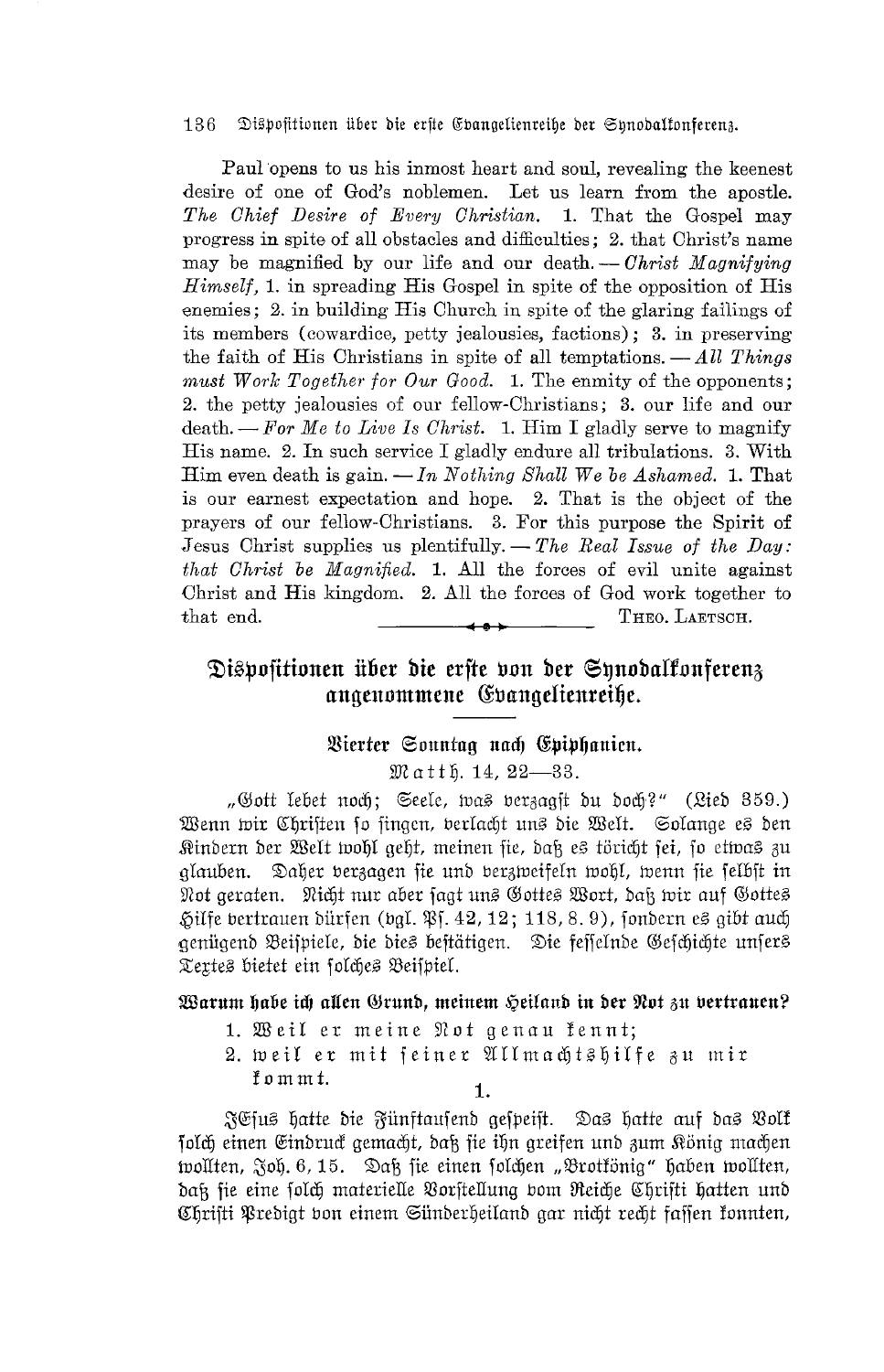beranlaßte ihn, Gelegenheit zu suchen, mit seinem himmlischen Vater allein zu sein. Er "trieb seine Zünger", nach der Weitseite des Sees zu fahren. V. 22. Sie wollten wohl nicht gerne ins Schiff treten. Das Wolf "ließ er von sich", V. 22; "er entwich", Joh. 6, 15. Er wollte, wie gesagt, allein sein, V. 22. (Wir sollten oft Gelegenheit suchen, mit Gott allein zu reden.) Hier ist auch zu merken, daß wir nur zu oft unserm Seiland Not machen mit unserm verkehrten Verständnis der Sachen des Reiches Gottes und mit unserm Festhalten am Irdischen.

Die Zünger waren inzwischen in Not geraten. Wind und Wellen, Trot aller Anstrengungen konnten sie nicht vorwärtskommen.  $\Re$ , 24. Die Strecke war nicht so groß, aber zur Zeit der vierten Nachtwache hatten fie erft fünfundzwanzig bis dreißig Feldwegs hinter fich, Joh. 6, 19, trotdem sie erfahrene Schiffer waren. Sie waren in folche Not geraten, obtvohl fie auf Christi Befehl ihr Schiff bestiegen hatten. — Auch wir Christen, selbst wenn wir unserm gottwohlgefälligen Berufe nachgehen oder gottbefohlene Arbeit berrichten, geraten manchmal in Not. Der Trübfalsweg ift der für uns bestimmte Pfad, Matth. 10, 38; 16, 24 f.; Apost. 14, 22. Wir sind dann scheinbar allein auf dem toben= den Meere, und es kommt uns vor, als könne uns keine Hilfe zuteil werden, ja als habe der Heiland unfer vergeffen.

FCJus wußte genau, wie groß die Not der Fünger war, Mark. 6, 48. Er hatte fie wohl von fich gelaffen, aber nicht verlaffen.  $\longrightarrow$  Heute noch läkt er uns nie auker acht. Er bewacht uns als seinen Augapfel, PH. 17, 8; Sach. 2, 8; Deut. 32, 10. Ja, wenn die Not am größten usto. Jef. 54, 7. (Lied 357. 371.) Wir follen ja nicht meinen, daß unser Heiland nicht mit unserer Not vertraut sei. Er kennt sie genau.

 $\overline{2}$ .

Zu der von ihm felbst bestimmten Stunde nahte der Heiland sich den Jüngern, V. 25. Zwar erkannten sie ihn nicht, sondern meinten ufw., Mark. 6, 49b. JEfus ftellte fich fogar, als wollte er borübergehen, Mark. 6, 49. Die Art und Weise feines Kommens hatte wohl den Ge= danken an einen Geift in ihnen erweckt. — Wie oft naht JEJus fich auch uns, um uns zu helfen, und wir erkennen ihn nicht. Wir mögen gar nicht glauben, daß er es ift. Manchmal will er auch unsern Glauben prüfen und tut daher als wolle er an uns borübergehen oder er ftellt fich jo, daß wir meinen, er fei es gar nicht.

Aber JEfus gab fich den Jüngern zu erkennen mit den Worten: Wenn er bei uns ist, dann haben wir keine Ursache, uns zu  $93.27.$ fürchten. An seinem Wort erkannten ihn die Zünger. Petrus war deffen so gewiß, daß er nun auch auf dem Meere gehen wollte. — So fommt JEfus heute noch in feinem Wort und macht uns dadurch gewiß, daß er es sei, der darin zu uns redet, Matth. 28, 20; Jos. 1, 5, 6; PS. 56, 5; 118, 6; Hebr. 13, 5. 6; Joh. 17, 5; 2 The fi. 3, 3; 1 Ror.  $10, 13$  ufiv.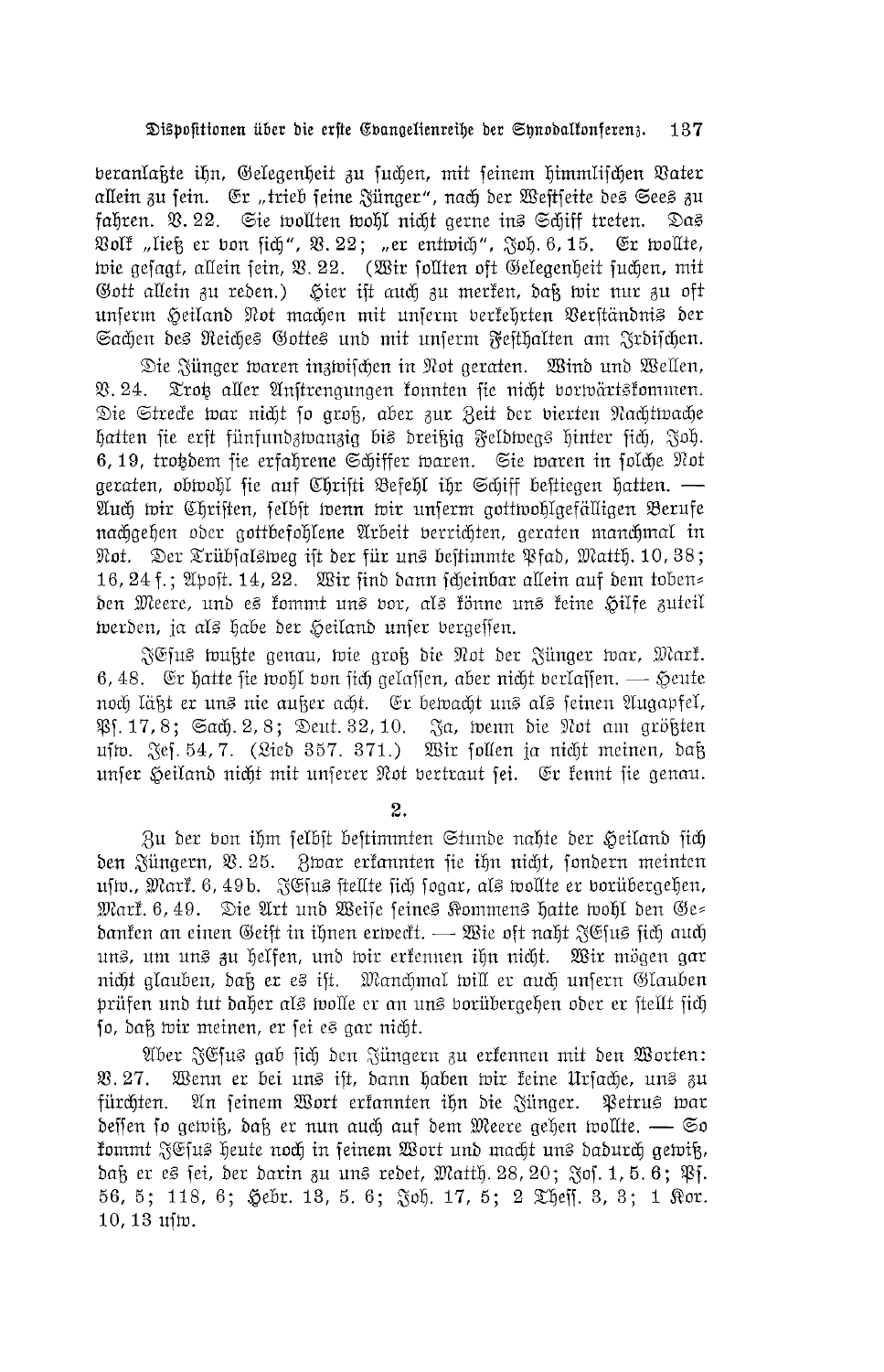FCfus waren alle natürlichen Hinderniffe eine geringe Sache. Außer ihm hätte feiner sich aufs Meer gewagt, den Züngern Hilfe zu bringen; aber er fonnte auf den tobenden Wellen einhergehen. Sonst hatte er auch irdifche Mittel gebraucht (val. Petri Fifchzug, die Speifung der Fünftausend usm.); hier aber zeigt er, daß er nicht an natürliche Mittel gebunden ift. Dft hilft uns der HErr in der Not auf ganz natür= liche Weise wie dem sinkenden Petrus, V.31, aber er kann auch auf übernatürliche Weife helfen und tut es auch. Er fonnte wider den Lauf der Natur dem Waffer gebieten, einen Petrus zu tragen, den Sturm ftillen und das Schiff alsbald ans Land bringen, V. 32; Joh. 6, 21.

Einem folchen Heiland will ich volles Vertrauen fchenken in der Stunde der Not. Nur der Kleinglaube berzagt, und den straft der Hei= land, Q. 31. Das hat seine Geltung gleicherweise, wenn die Kirche sich in Not befindet. Das wollen wir uns auch bei dem Werk unserer Synode merken, wenn der Sturm der Feindschaft tobt und die Wellen des Welt= tvesens und der Gleichgültigkeit hoch schlagen, tvenn es an greifbarer Hilfe fehlt, wenn es an Mitteln mangelt, wenn es gar nicht recht bor= wärtsgeht usm. Der HErr JEfus, der uns mit feinem teuren Blut er= 

## Sonntag Septuagefimä.

### Matth. 5, 17—19.

Zu allen Zeiten ist JEjus der Vorwurf gemacht worden, daß er Gesetzlosigkeit befürworte, wenigstens durch sein Evangelium den Grund zur Gesetzlosigkeit lege, ob er das wolle oder nicht. Das gerade Gegen= teil geht aus unferm Text herbor. Daraus erfennt man:

### Christus ist kein Prediger der Gesetslosigkeit.

1. Als heiliger Gott fordert er bollfommene Erfüllung des Gefetes von allen Menfchen. 2. Als Heiland der Welt hat er für alle Men= fchen das Gefet vollkommen erfüllt.

A. V. 17—19. Christus ist gekommen, das Gesetz zu erfüllen. Chriftus hat also weder das Gesetz aufgelöst noch sich von ihm abgelöst. Er hat bielmehr feine allgemeine Verbindlichfeit fo fehr anerfannt, daß er sich felber unter dies den Menschen gegebene Gefet getan und damit feine Forderungen anerfannt hat. Wie oft predigt er auch das Gefeß in feiner ganzen Schärfe, ohne auch nur einen Tüttel desfelben aufzu= Dabon legt feine ganze Bergpredigt Zeugnis ab. Siehe auch löfen. Matth. 22, 36—40; Mark. 10, 17 ff.; Luk. 10, 25—28. 37. So fcharf predigt Chriftus Gefeß, daß man ihn bielfach als Gefeßgeber des Neuen Teftaments anfieht. So berfehrt das auch ift, fo ift doch flar, dak Chri=

<sup>1.</sup>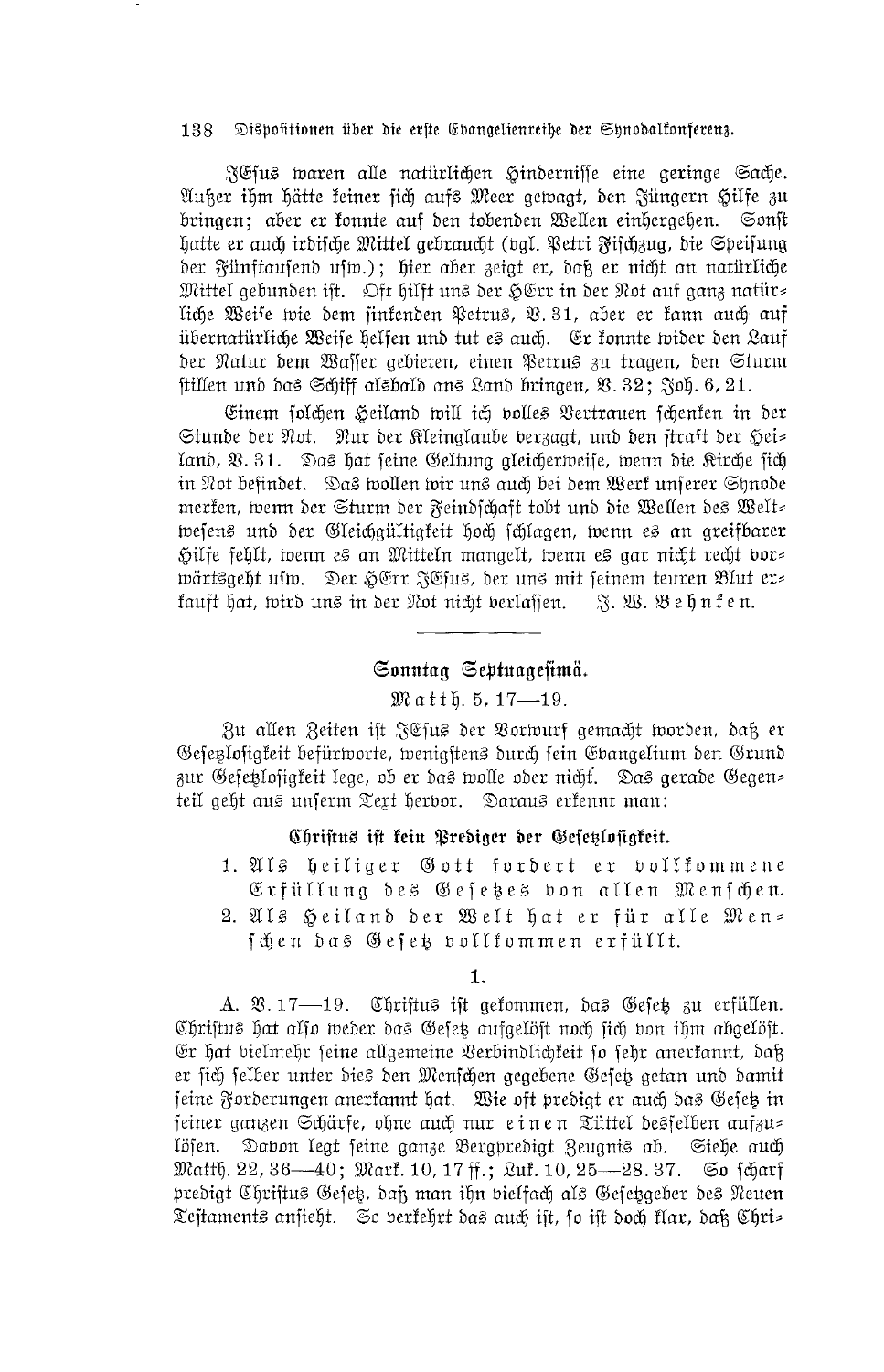ftus nicht gekommen ift, Gesetlosigkeit im Sinne von Gottlosigkeit zu predigen.

B. Antvendungen. 1. Weil Chriftus das Gefeß nicht aufgelöft hat, darum gilt das Gesetz noch immer, und darum sind alle Menschen vers pflichtet, es vollfommen zu halten. Chrifti Grfüllung desfelben beftimmt und bestätigt die Geltung des Gesetzes wie auch den Fluch desselben über den Sünder. 2. Es gibt keine Erlösung oder Freisprechung ohne Ge= setzeserfüllung. Solange ein Mensch dem Gefetze Gottes nicht in jedem Stück vollkommene Genugtuung leiftet, bleibt das Gesetz und dessen Strafe auf ihm, V. 18. Es hört erft dann mit seinen Forderungen, Drohungen und Fluch über den Sünder auf, wenn es erfüllt ist. 3. Chrifti Stellung zum Gesetz verpflichtet nun auch jeden Prediger, das Gesetz wie Chriftus zu predigen. Lehrt er in bezug auf das Gesetz anders, als Chriftus lehrt und tut, dann sett er sich der Gefahr aus, bon Gott auf ewig berworfen zu werden, V. 19a. 4. Chrifti Stellung zum Gesetz verpflichtet jeden Menschen, in Werken, Worten, Gedanken und Begierden gesetzmäßig zu leben.

C. Also find durch die Stellung Christi zum Gesetz alle Menschen berurteilt, Röm. 3, 19. 20. Denn alle find fchuldig und werden von dem Richterspruch getroffen, V. 19a.

 $2.$ 

A. In seine Predigt hinein läßt Chriftus den Strahl feines Gvan= geliums leuchten und offenbart sich als unser Heiland. Im Alten Testa= ment (Gesetz und Propheten) war eben nicht nur Gesetz, sondern auch Evangelium berkündigt. Die Propheten berkündigten in den Weis= fagungen und Verheißungen Gottes den aktiven und passiven Gehorsam Christi als stellvertretend für die Menschen, seine makellose Gesetzes erfüllung und seinen bitteren Tod als seine Aufgabe und Leiftung für uns zu unserm Heil und Leben. Dies Evangelium vollkommen und auch im kleinsten Stück zu bestätigen und zu erfüllen, ist Christus gekommen. Der Gefetzgeber erfüllt felber fein Gefet, und der Richter läßt felbst das Urteil an sich bollstrecken und bietet nun den Sündern sein Verdienst an zu ihrer Rechtfertigung durch den Glauben. Das ist Evangelium. Ein anderes gibt es nicht. Es offenbart Gottes Weisheit und seine Gnade in Chrifto uns zugut, Lut. 24, 25. 26; Gal. 4, 4. 5; Joh. 3, 16; Röm.  $1, 16$ ;  $3, 21$  - 28; 15, 8, 9.

B. Chrifti vollkommene Erfüllung des Gesetzes 1. bestätigt das Evangelium in alle Ewigfeit (sobald ein Mensch Christum ergreift, ist Chrifti Berdienft fein Berdienft; er hat in Chrifto das Gefet vollfommen erfüllt und ift fchuldenfrei); 2. berpflichtet jeden Menfchen, Chrifto und seinem Evangelium ohne Abzug und ohne Zutun zu glauben; 3. er= muntert und lockt nicht nur, sondern befähigt auch zum Lebensgehor= fam unter dem Gbangelium, Joh. 13, 34. 35; 14, 21 ff. Wer feine guten Werfe tut, wer gesetlos lebt, wer auf Gnade hin fündigt, ist fein Christ, Röm. 6, 1 ff.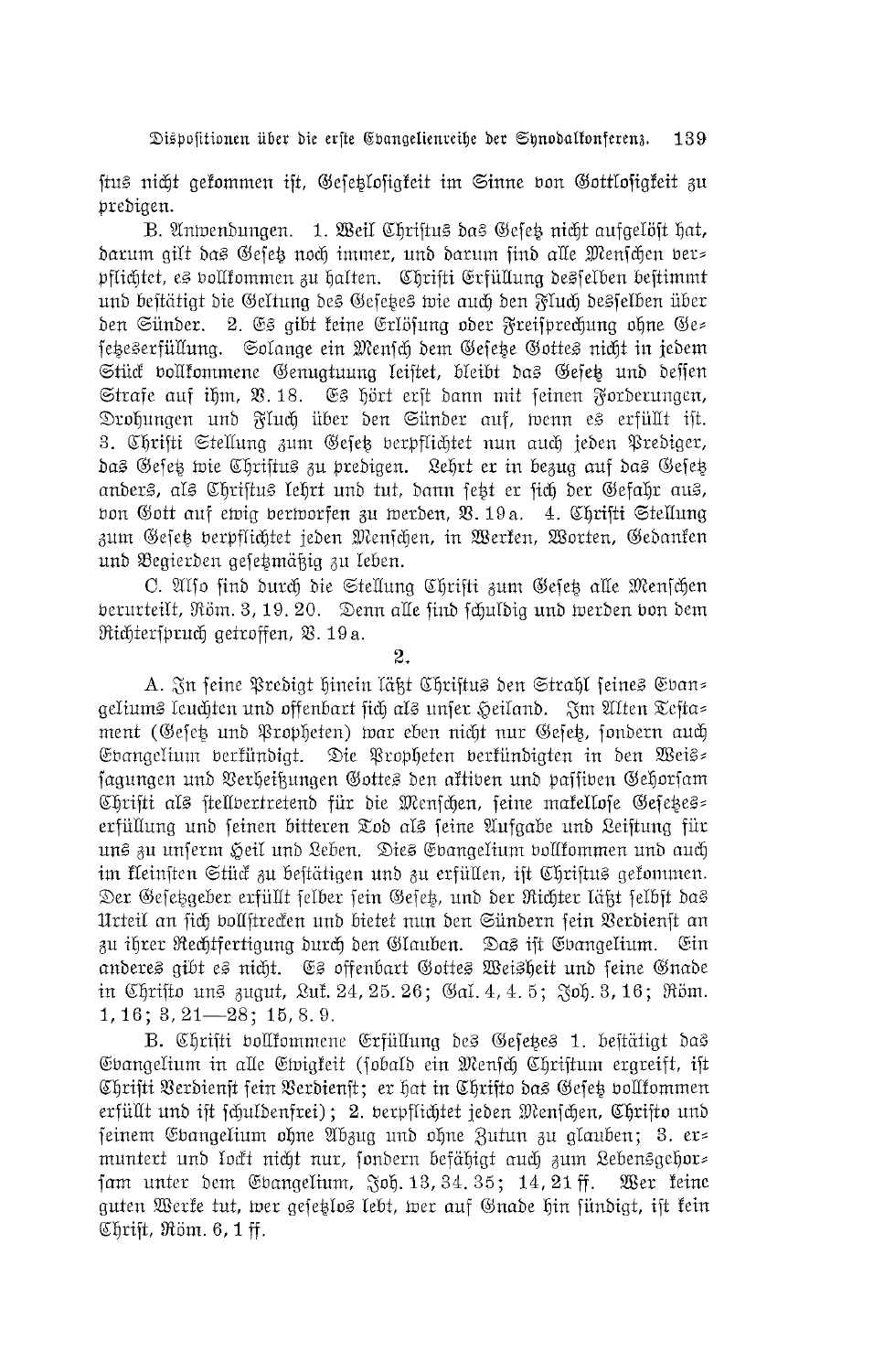C. Daher find berurteilt alle Ungläubigen und Werfheiligen, fleine und große, berühmte und unbekannte. Aber ebenso berkehrt ist es, Chri= ftum, den Heiligen Gottes, anzuflagen, daß er ein Prediger der Gesetz= losigfeit sei oder sein Gvangelium als Deckmantel der Gesetzbligfeit zu gebrauchen. Laßt uns seinem Ebangelium glauben, dann werden wir auch in Gerechtigkeit des Lebens wandeln. G. H. Smufal.

# Sonntag Sexagesimä.

 $\frac{\alpha}{20}$  o h. 8, 25-86.

"So ihr bleiben werdet an meiner Rede", spricht JCsus in diesem Text. Was ift JGfu Rede? Es ift das, was er eben geredet hat, was teils in, teils vor diefem Texte fteht. JEfu Rede ift aber auch, was er fonft geredet hat, teils mit eigenem Munde, teils durch den Mund feiner Apostel und Evangelisten, Matth. 28, 20a; Apost. 2, 42. JEfu Rede ift die Lehre der Heiligen Schrift, infonderheit das Evangelium bon unferer Seligfeit. — Von JEfu Rede haben wir eine Probe in unferm Text. Besehen wir

Diese Probe von JEfu Rebe,

und achten wir

1. auf den Inhalt feiner Rede, 2. auf ihren Zweck.

 $\mathbf{1}$ 

 $\mathfrak{B}$ . 25a. Eine sehr wichtige Frage. Von der rechten Antwort hängt unfer ewiges Heil ab. Bgl. Matth. 22, 42. Allerdings muß man die Frage in rechter Gefinnung ftellen, wenn fie heilfam fein foll. Das tvar bei diesen Juden nicht der Fall. Sie hatten eben seiner gespottet und fiellten nun auch diefe Frage in feindfeliger Gefinnung.

SG us antwortete zunächst auf ihre Frage: Q. 25b. Das foll heiken: "Was ich euch von Anfang an fage", das bin ich. Er hatte ihnen foeben reichlich gefagt, wer und was er fei, Q. 12. 16. 18. 23. 24.

Nun antwortet er auf ihre feindselige Gesinnung: V. 26a. Aber  $\delta$ as jage ich jett nicht, jondern:  $\mathfrak{B}$ .  $26b \rightarrow \delta$ as jage ich, das, was zu reden Gott mich in die Welt gefandt hat. Bgl. Joh. 3, 17. Chriftus ift gekommen, der Welt die feligmachende Wahrheit zu berkündigen.

V. 27. Sie wollten es wohl auch nicht beritehen. Darum: V. 28. Durch seine Erhöhung am Kreuz und die darauffolgende Auferstehung und Himmelfahrt und sein Sitzen zur rechten Hand Gottes wurde Har, daß er der sei, als den er sich jetzt den Juden kundgab. Im Jahre 70 fahen ihn diese "sitzen zur rechten Hand der Kraft und kommen mit des Himmels Wolfen". So geht es den Chriftusleugnern und =feinden. Sie müssen schließlich, wenn es zu spät ist, erkennen, wer er ist. Manche seiner jetzigen Zuhörer freilich mögen noch beizeiten erkannt haben, "daß er es sei", und so dem Verderben entronnen sein, Apost.  $2,36$  ff.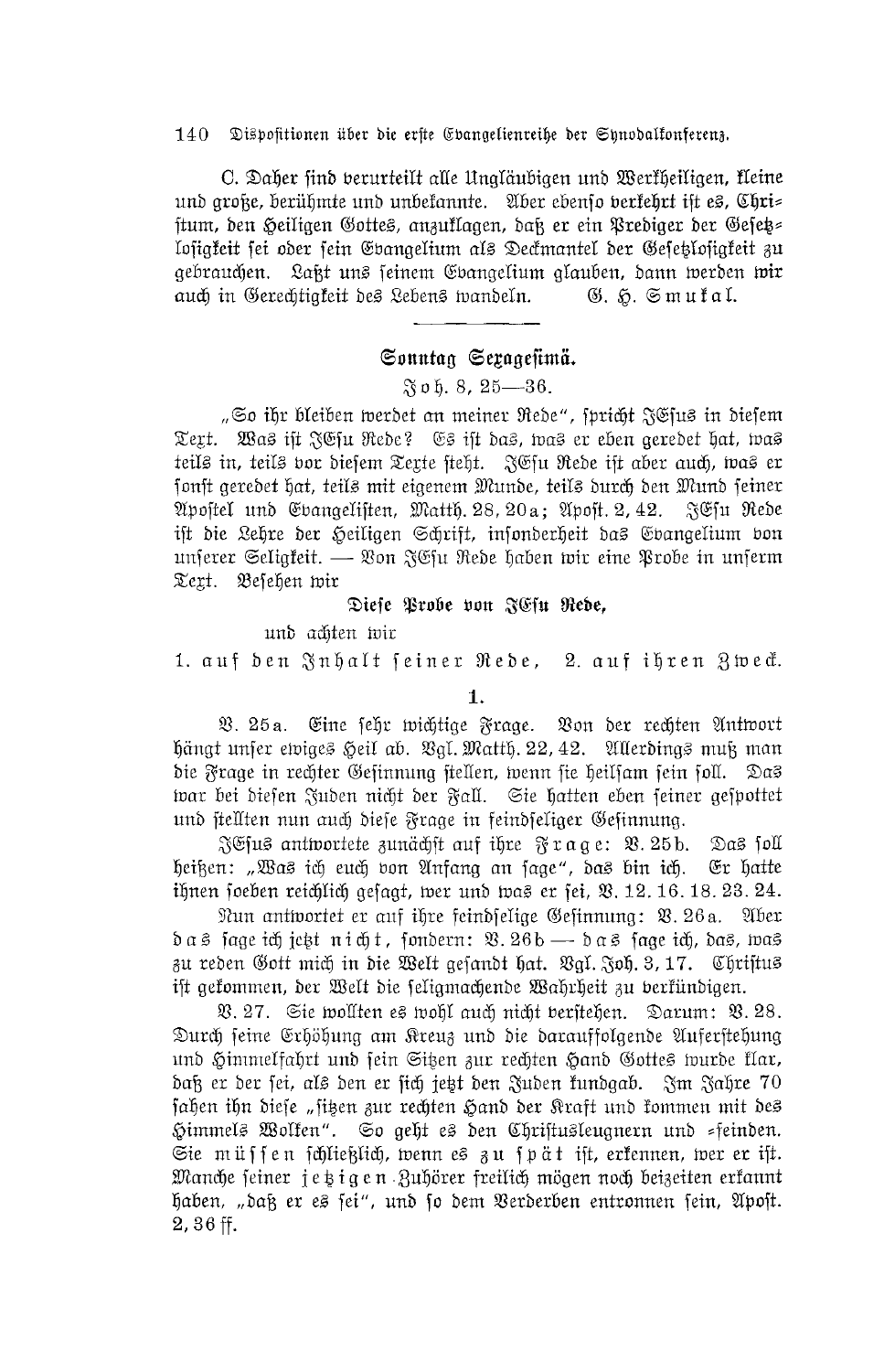V. 29 a. Sch stehe euch gegenüber nicht allein da; denn: V. 29b, beides mit Worten und Werfen, mit meiner Predigt und meinem ftell= vertretenden Leben, Leiden und Sterben. Und so ist mein Zeugnis von mir felber wahr. Der Vater bezeugt ebendasfelbe.

Das ift also furz der Jnhalt seiner Rede: JEfus ift der mensch= gewordene Sohn Gottes, der berheißene Meffias und Heiland, der durch sein Leben, Leiden und Sterben die Sünder erlöst hat und durch seine Predigt fich und sein Heil ihnen offenbart. Wer ihn jedoch als Heiland verschmäht, verfällt seinem Gericht.

2.

V. 30. Eben das war JEfu Zweck. Er wollte durch feine Rede Sünder zum Glauben bringen und will dies auch heute noch. Durch sein ftrafendes, richtendes Wort will er Sünder zur Erkenntnis ihrer Sünde und zu wahrer Reue bringen, um alsdann durch sein Evan= gelium den Glauben an ihn in ihren Herzen anzuzünden und fie fo felig zu machen, Mark. 16, 15. 16.

Aber der Glaube muß auch standhalten, ja wachsen, damit die Stürme der Anfechtung ihn nicht wieder auslöschen. Dazu muß man an JG fu Rede bleiben, B. 31. 32, fich fleißig und eifrig mit Gottes Wort beschäftigen, Joh. 5, 39; Rol. 3, 16; Röm. 10, 17. Gσ lernt man die feligmachende Wahrheit immer beffer erkennen und erfährt sie am eigenen Herzen; und die Wahrheit macht einen frei, frei bon allem Irrtum in der Lehre, frei von den eigenen fleifchlichen Meinungen; man stirbt der Sünde immer mehr ab. So wird man ein Jünger JEsu, wie man es sein soll.

Diefe liebebolle Warnung und Mahnung war diefen Leuten zu biel. Sie kränkte ihr jüdisches Selbstgefühl und sie fielen schnell wieder ab. "Sie meinten, sie seien doch nie Knechte gewesen; wenn sie jett auch äußerlich unter der Herrschaft der Heiden stünden, so hätten sie doch nicht die Weise und Religion der Heiden angenommen, sondern seien der Weife und Religion Abrahams treu geblieben. Wie fönne da JEfus fagen, fie follten erst frei werden?" (Stöckhardt.) Sie ärgerten fich jest also wieder, die meiften von ihnen, an JEfu Rede; vgl. Joh. 6, 66. So geht es bei bielen. Sie werden in Gottes Wort unterrichtet und fommen zum Glauben, werden fonfirmiert und befennen freudig ihren Glauben vor der chriftlichen Gemeinde und — werden gleichgültig, gehen nicht fleikig zur Kirche, lefen auch daheim Gottes Wort nicht, er= fcheinen felten am Tifch des HErrn, und fo, zumal wenn dann noch ihnen etwas wider den Strich geht, fallen fie ab. Sie bleiben nicht an FCfu Rede.

V. 34—36. "Und nun handelt der HErr wieder mit den ungläu= bigen Zuden insgemein, indem er auch diese Rückfälligen ihnen zurechnet. Er gibt den Juden, die auf ihre Abrahamstindfchaft ftolz waren, zu be= denken, daß, wer Sünde tut mit Wissen und Willen, der Sünde Knecht,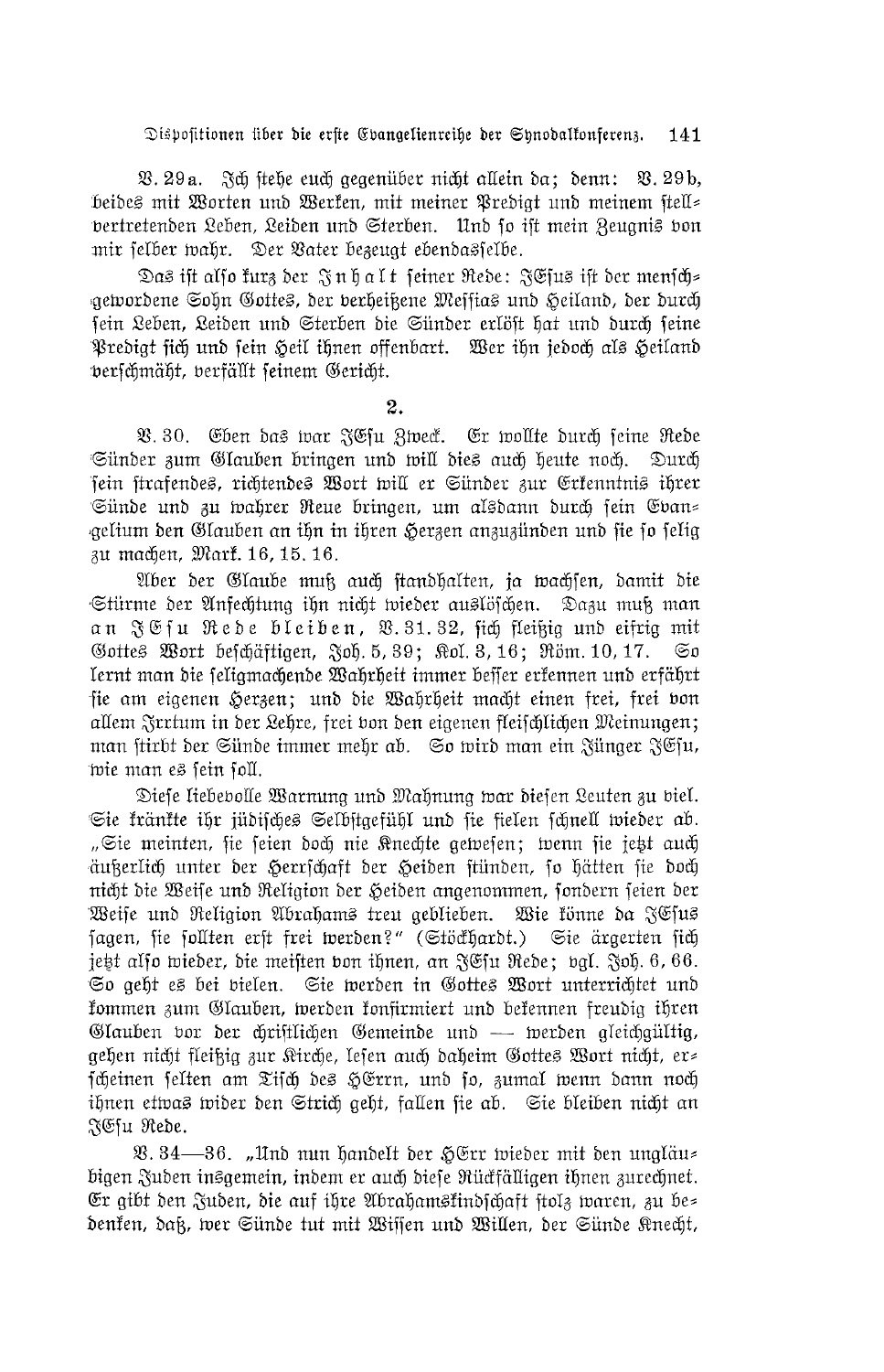also fein freies Gottestind sei, daß nur der frei sei, den der Sohn frei= macht." (Stöckhardt.)

Christ, hüte dich vor Abfall! Bleibe an JGsu Redel Söre und lies Gottes Wort, forsche täglich darin, geh fleißig zum Tisch des HErrn und bete allezeit, daß du ein rechter Jünger JEsu bleiben, die Wahr= heit immer besser erkennen, die Wahrheit, ja Christus selbst dich frei= machen und du recht frei sein mögest, ein freies, seliges Gottestind, hier zeitlich und dort ewiglich. A. A. Rimbach.

# Sonntag Quinquagesimä.

 $\mathfrak{M}$  atth. 20, 17--28.

Wir stehen an der Schwelle der Paffionszeit. In diefer Zeit wird insonderheit von dem Leiden des HErrn gepredigt. Zwar erinnert jede evangelische Predigt an Chrifti Leiden und Sterben. Bei der Feier des heiligen Abendmahls gefchieht nach 1 Kor. 11, 26 auch die Verfündigung des Todes Chrifti. Aber die Paffionszeit ist ganz befonders zur Ver= fündigung des Leidens und Todes Chrifti geeignet. Da tritt das Wun= der, daß Gottes Sohn leidet und stirbt am Kreuz, mehr in den Vorder= grund. Die Einzelheiten dieses Wunders werden beschrieben.

In dem vorliegenden Evangelium verkündigt ICsus außer dem Leiden auch dies, daß in feinem Reiche nur Gnade gelten foll. So laßt uns zur Vorbereitung auf die Passionszeit heute hören

# Die doppelte Berkündigung JEfu bei seinem letzten Gang nach Jerusalem.

- 1. Was in Jerufalem mit JEfu zum Heil der Welt geschehen werde;
- 2. daß in seinem Reich nur die Gnade gelte.

1.

V. 17—19. JEsus Erdentag neigte sich dem Ende zu. Darum geht er jett nach Jerufalem. Vorher: Joh. 7, 6; Luf. 13, 33; Joh. 9, 4. So trot bieler Anfeindung und Verfolgung gepredigt, gelehrt und durch Wunder fich als Gottes Sohn und Heiland der Welt geoffenbart. - Nun aber:  $\delta$ oh. 7, 33. Ferusalem das Ziel. Oftern war nahe. <sup>2</sup>Siele Pilger gingen desfelben Weges. Seine Zünger mit. Sie ahnten nichts Gutes. Darum mit Furcht und Schrecken hinter ihm her, Mark. 10, 32. JEfus wußte, was ihm in Jerufalem begegnen würde, V. 17; bgl. Matth. 16, 21; 17, 22 ff. Er ift der allmiffende Gott, der mahrhaftige Gott. Daß er das ist, gibt seinem Leiden und Sterben seinen großen, erlöfenden Wert, Luf. 13, 33b.

Zum Heile der Welt. Es war für JEfum jett die Zeit der Er= füllung und Bollendung, Luf. 18, 31. Das war für ihn fchmerzlich, aber für die Sünder fehr tröftlich. Die Erlöfung follte zuftande kommen, Heil ertvorben werden, wie das schon zubor geweissagt worden war, Pf. 22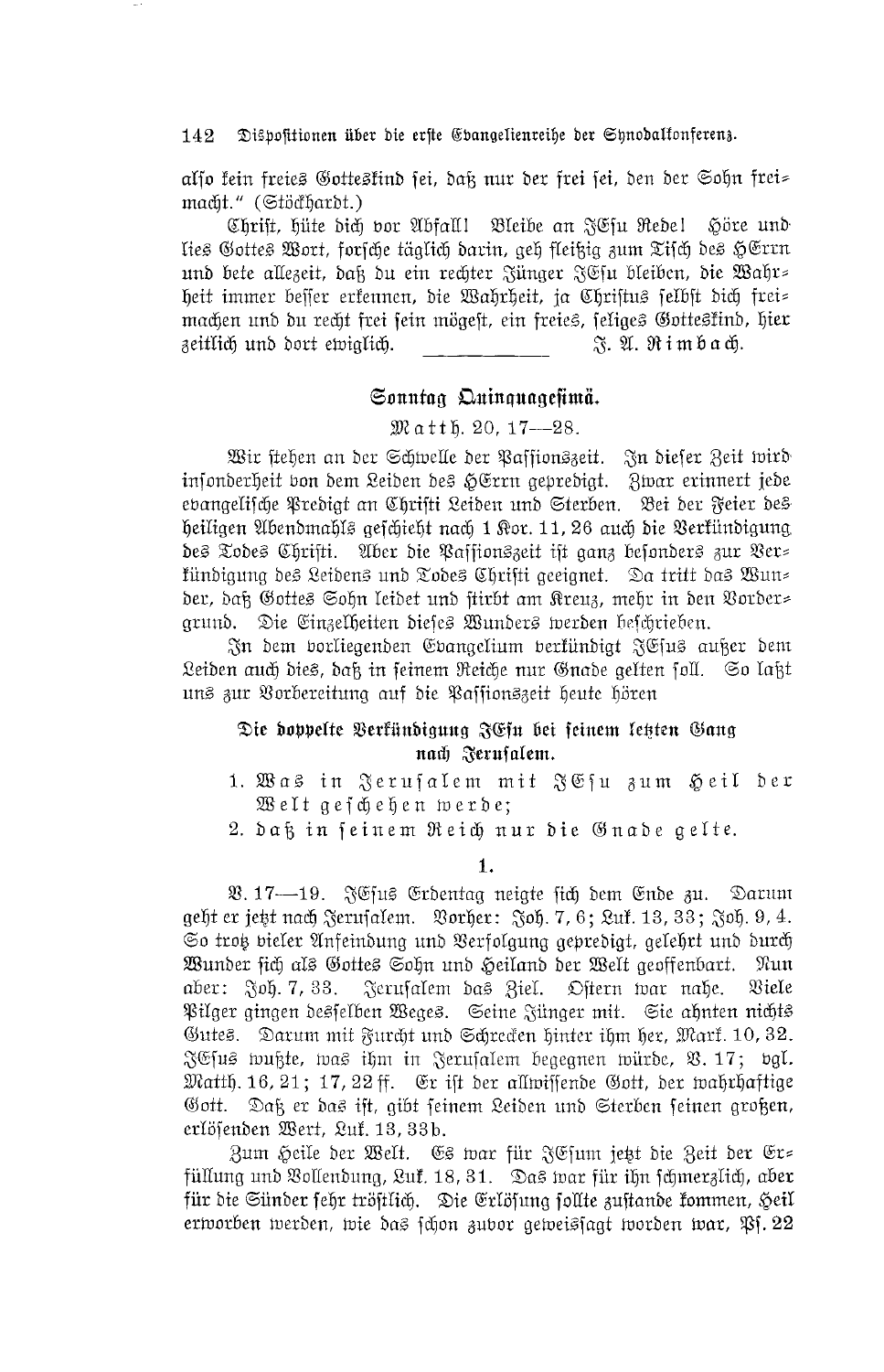und 69, Jef. 53 usm. Viele Schatten und Vorbilder, der ganze Dienst der Priefter im Tempel, das Ofterlamm mit seinem Blut, die eherne Schlange ufw. Das alles gefchah nach Gottes Rat und Vorfehung, Apost. 2, 23; 4, 28; Luf. 22, 22; Joh. 1, 29; Jes. 53, 6. So allein fonnte eine Erlöfung zuftande fommen. Es war des Vaters Wille, aber auch fein eigener Wille, \$1. 40; 9; Hebr. 10, 7; Joh. 4, 34; 6, 38. Liebe, Joh. 3, 15. Es war ein göttliches Muß, das auf Gottes Heiligfeit und Gerechtigkeit beruhte. Darum: V. 28. 19b.

Es war dies das dritte Mal, daß JEfus fein Leiden verfündigte. Die Zünger waren drei Zahre bei ihm gewesen. Er hatte auch sonst viel dabon geredet. Sie hatten ferner die Schriften der Propheten. Aber in ihren Herzen war viel Unverstand und Mißverständnis. Sie träumten von einem irdifchen, weltlichen Reich des Meffias, Luf. 24, 21. 25. ühnlich bei uns. Schon oft die Paffionszeit erlebt und die Paffions= gefchichte gelefen und Predigten über Chrifti Leiden gehört, zehn, zwan= zig, fechzig Jahre. Und doch noch fo viel Unberftand und Mikberftändnis. Darum nimmt auch uns der HErr wieder besonders zu sich und ber= fündigt uns sein Leiden. Wir sollen deffen Notwendigfeit erfennen (un= fere Sünden) und die felige Frucht (Gnade und Vergebung). Darum dem HErrn JEfu folgen nach Jerufalem, Gethfemane, Golgatha. Lied 89, 12; aber auch Sef. 63, 3.4; Offenb. 19, 15; Hebr. 12, 2; Sef. 53, 4—6. Laßt uns die Paffionszeit wohl auskaufen zu unferm Heil und heute fchon fingen: Lied 73, 1; 92, 1.

2.

V. 20—23. Während der Wanderung trat die Mutter der Söhne Zebedäi, Matth. 4, 21. 22, zu JChu und bat: V. 21; bgl. Mart. 10, 35. Das Siten zur Rechten und Linken eines Königs galt als Zeichen der höheren Rangstellung und Teilnahme am Regiment. Der HErr fragt: Q. 22. Er meinte den Leidenskelch und die Bluttaufe. In verkehrter Meinung und in Unüberlegtheit antworteten sie: "Ja." Sie sollten ja auch von seinem Kelch zu trinken bekommen und mit seiner Taufe usw. Durch Gottes Gnade und des HErrn Kraft haben fie das auch fpäter gelernt und bermocht. Aber: V. 23b. Die Meinung ist, daß er nicht wie ein irdifcher König seinen Vertrauten, seinen Lieblingen, nach Will= für und Belieben oder auch nach Berdienst und Würdigfeit die Ehren= ftellen in feinem Reiche austeile, fondern daß der Vater denen, die er von Ewigfeit her aus Gnaden zur Herrlichfeit erwählt habe, an der fünftigen Herrlichkeit und Herrschaft seines Sohnes Anteil werde haben lassen. Kurz, in Chrifti Reich gilt nur Gnade, Röm. 9, 12; 3, 23—25.

Das ailt allen Menschen. Nur aus Gnaden fann man an der Herrlichfeit teilnehmen. Auch in dem Leiden liegt fein Verdienst, so daß man deswegen einen Anspruch machen fönnte auf die Herrlichfeit her= nach, sondern wir berdaufen diese einzig und allein der Gnade Gottes und der Gnadenwahl Gottes, Lied 234, 2.